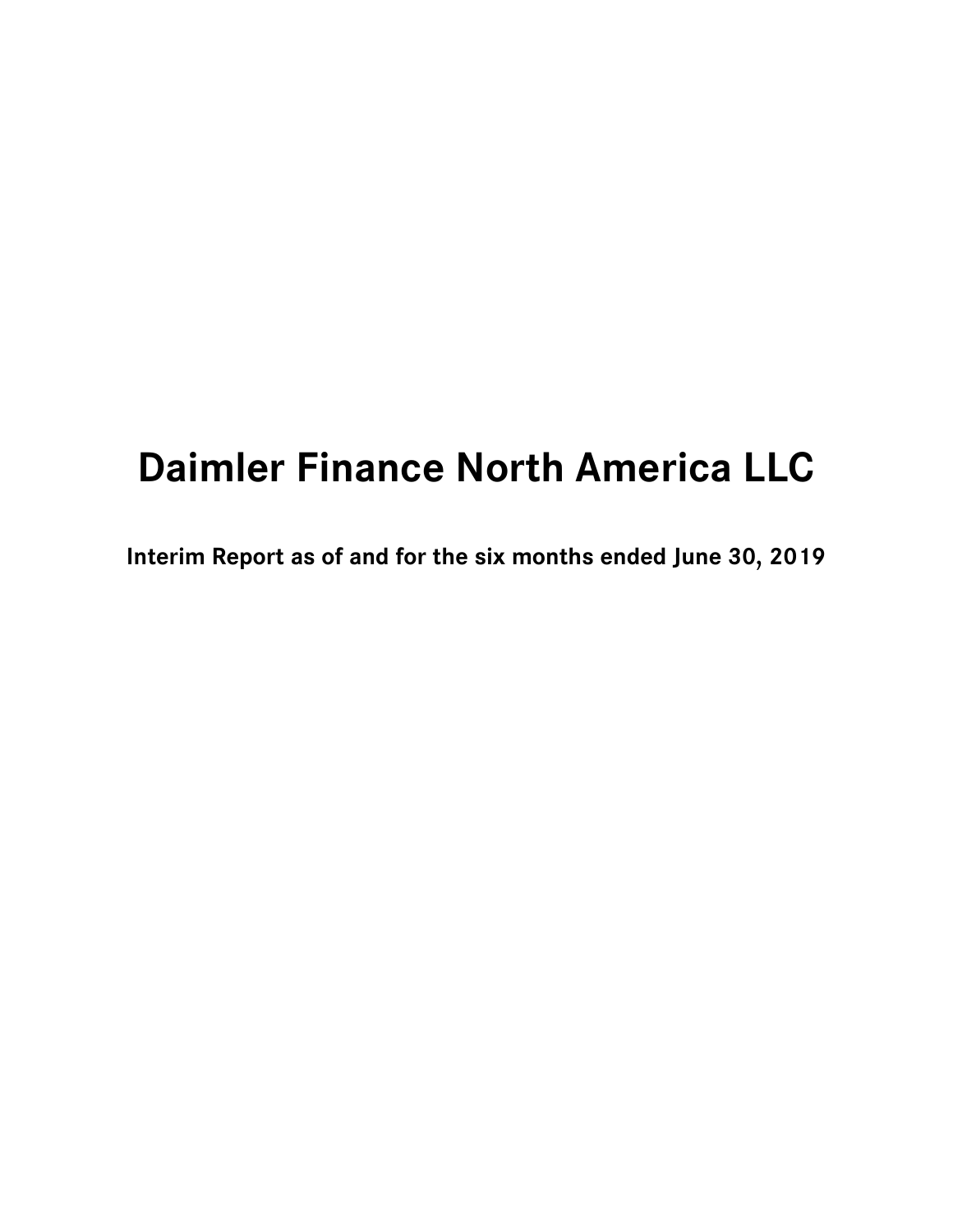## Table of Contents

| 1. |  |
|----|--|
| 2. |  |
| 3. |  |
| 4. |  |
| 5. |  |
| 6. |  |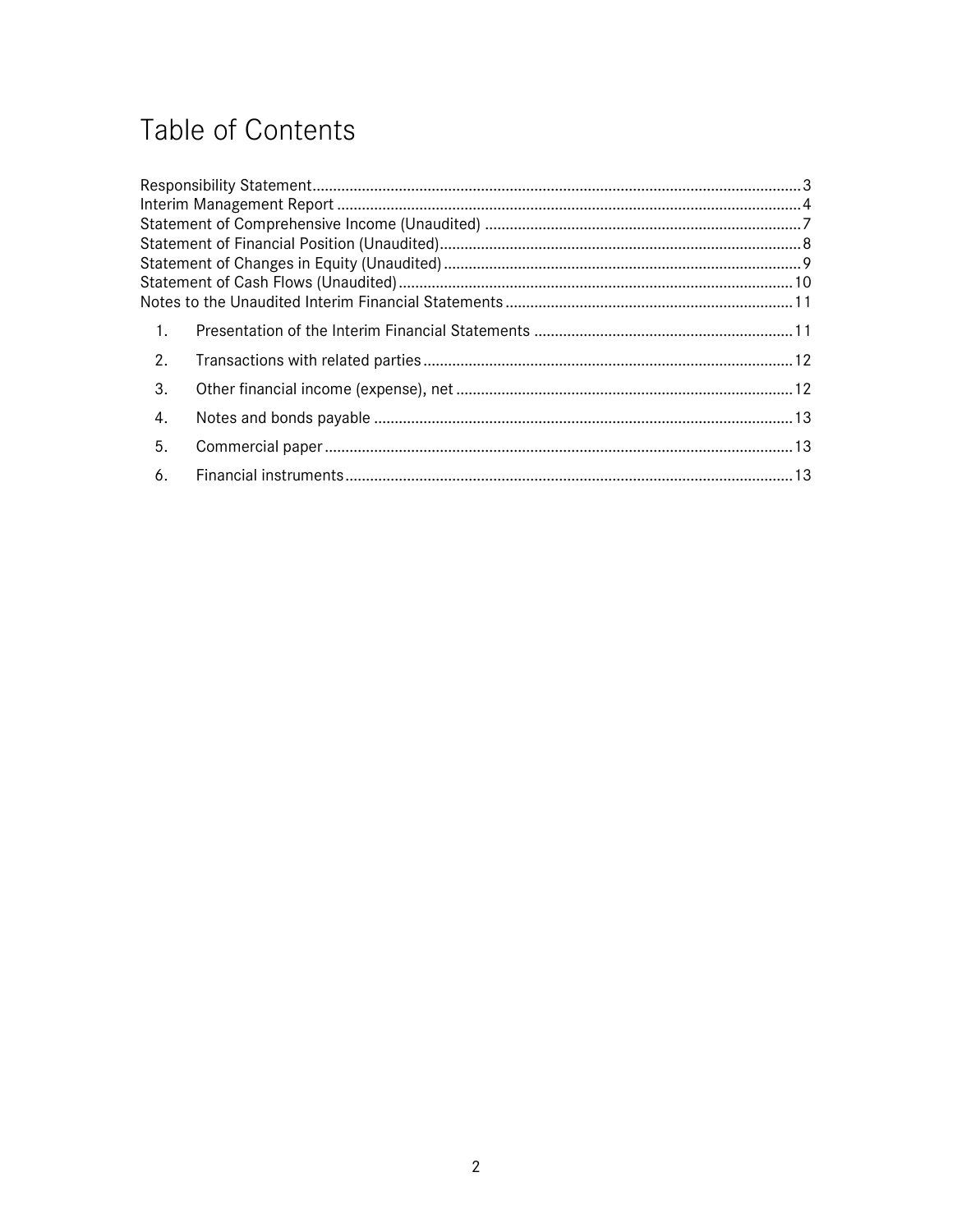## <span id="page-2-0"></span>Responsibility Statement

To the best of our knowledge, and in accordance with the applicable reporting principles, the financial statements of Daimler Finance North America LLC provide a true and fair view of the assets, liabilities, financial position and profit or loss of the Company, and the Company's management report provides a fair review of the development and performance of the business and the position of the Company, together with a description of the principal opportunities and risks associated with the expected development of the Company.

Farmington Hills, MI (USA), August 28, 2019

Rendby L. Viele

Rodrigo Garnica **Christoph Rieker** Christoph Rieker

*President & CEO Chief Accounting Officer*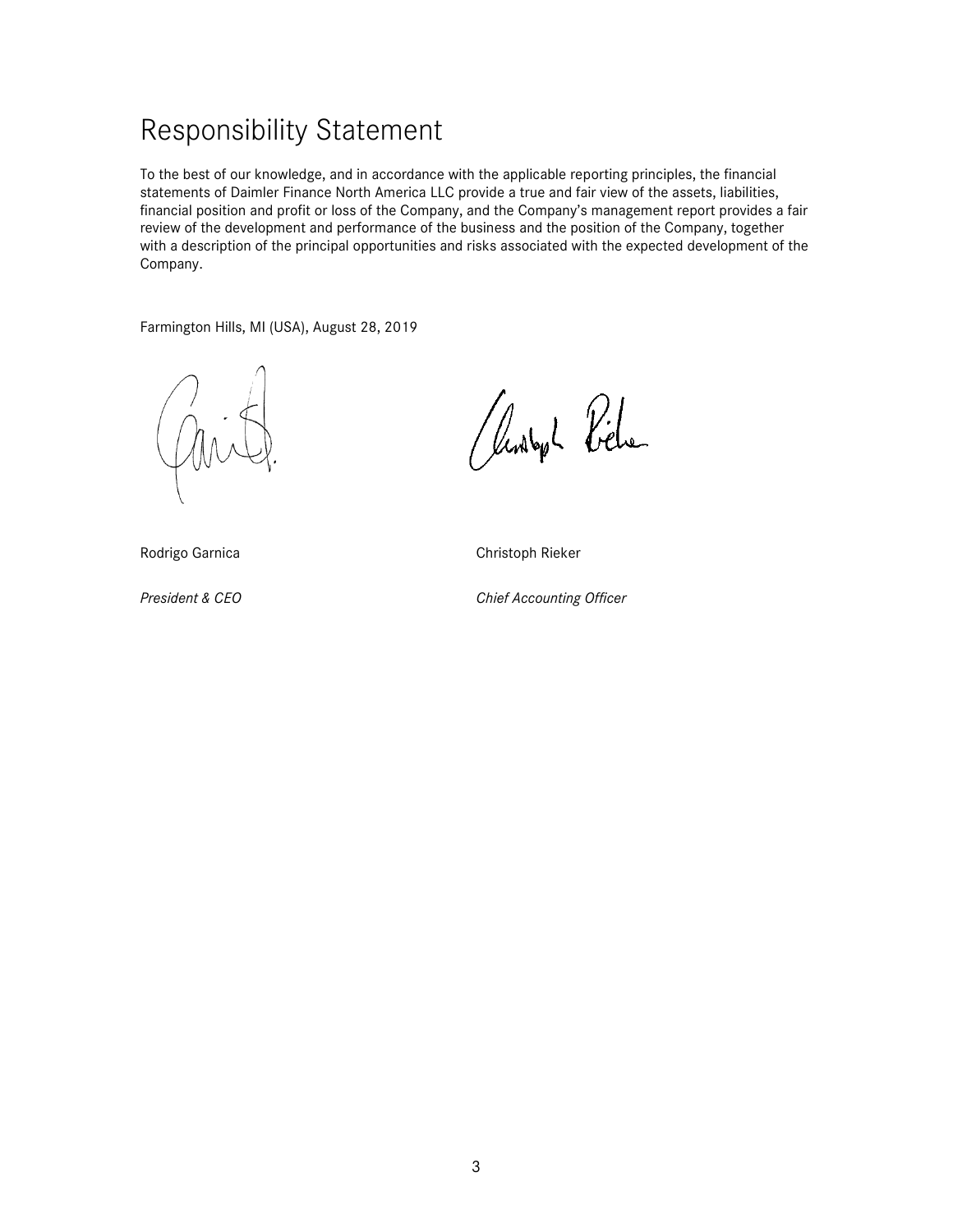## <span id="page-3-0"></span>Interim Management Report

#### **General**

Daimler Finance North America LLC ("DFNA" or the "Company") is a wholly-owned subsidiary of Daimler North America Corporation ("DNA"), which is a wholly-owned subsidiary of Daimler International Nederland B.V. ("DIN"), which is in turn a wholly-owned subsidiary of Daimler AG ("DAG").

DFNA accesses U.S. and foreign capital markets to raise funds, which it lends to DNA through a consolidated funding and cash management system. As such, it has relationships with other subsidiaries of DAG. DAG issued full and unconditional guarantees for DFNA's obligations incurred under its outstanding notes and bonds program and commercial paper program. DFNA and DNA entered into an intercompany loan agreement which is intended to mirror DFNA's external borrowings such that interest expense with third parties is offset by corresponding interest income from DNA.

The nature of the Daimler operations in the US includes the distribution of passenger cars purchased from DAG under the brand names Mercedes-Benz and smart, and the sale of trucks and other commercial vehicles under the brand names Freightliner and Thomas Built Buses. Daimler also has financial services operations that principally provide automotive financing to its dealers and their customers, including retail and lease financing for cars and trucks, dealer inventory and other financing needs.

This document contains forward-looking statements that reflect our current views about future events. The words "anticipate," "assume," "believe," "estimate," "expect," "intend," "may," "can," "could," "plan," "project," "should" and similar expressions are used to identify forward-looking statements. These statements are subject to many risks and uncertainties, including:

- an adverse development of global economic conditions, in particular a decline of demand and investment activity in the United States;
- a deterioration of our funding possibilities on the credit and financial markets, which could result in an increase in borrowing costs or limit our funding flexibility;
- changes in currency exchange rates and interest rates;
- changes in laws, regulations and government policies that may affect the Company or any of its sister companies; and
- the business outlook of the Company's sister companies in the United States, which may affect the funding requirements of these companies in the automotive and financial services businesses.

The following discussion should be read in conjunction with the DFNA's financial statements as of and for the six months ended June 30, 2019 and June 30, 2018, which were prepared using International Financial Reporting Standards (IFRS) as issued by the International Accounting Standards Board (IASB).

The percentages in the following discussion were computed using exact dollar amounts and numbers. Some of those percentages may, therefore, not reflect the ratio between the rounded amounts presented below.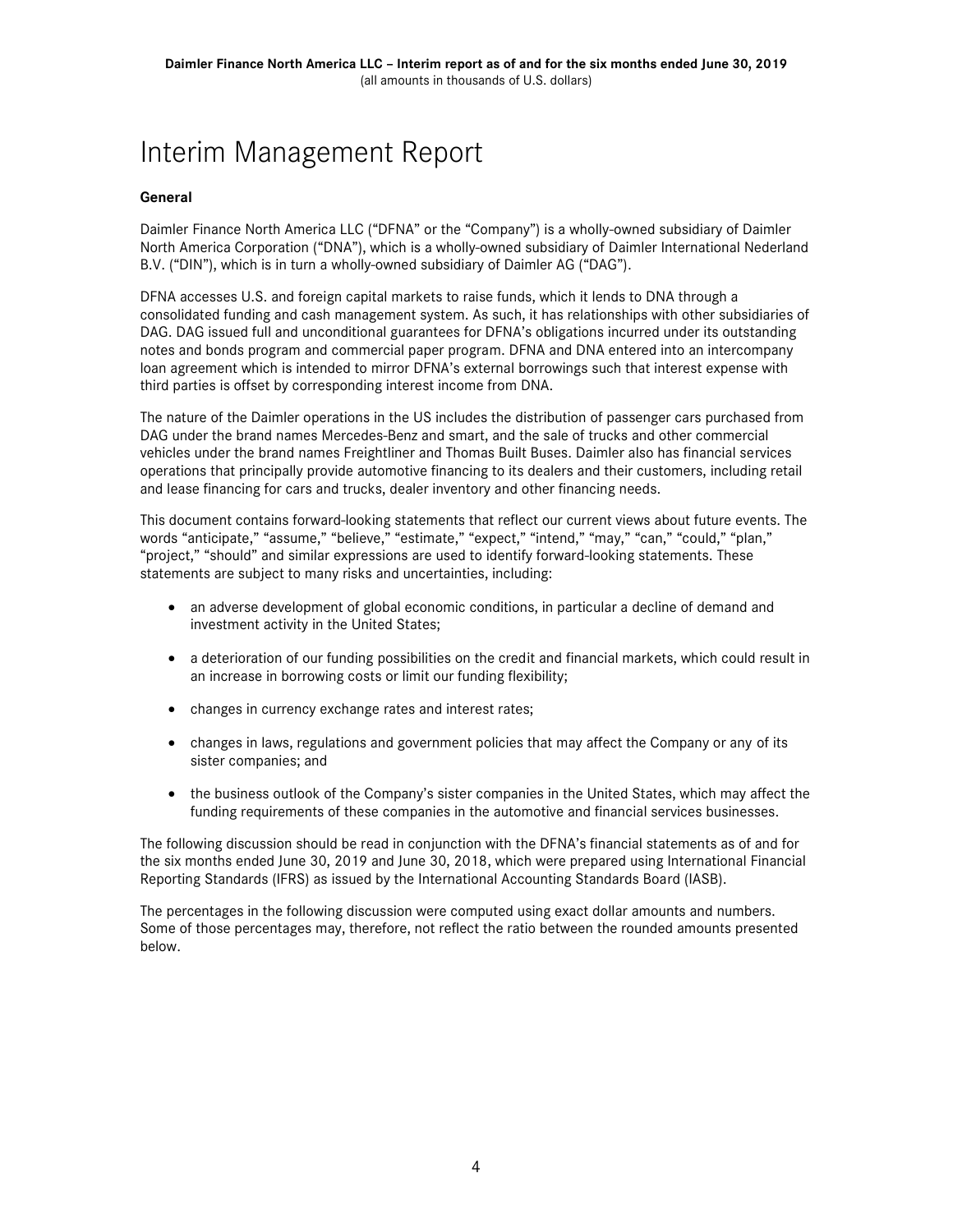#### **Earnings**

#### *Interest Income*

Interest income was \$518,636 for the six months ended June 30, 2019 compared to \$416,822 for the six months ended June 30, 2018.

#### *Interest Expense*

Interest expense was \$518,636 the six months ended June 30, 2019, compared to \$416,822 the six months ended June 30, 2018.

#### *Guarantee Fees*

Guarantee fees charged by DAG were \$20,213 for the six months ended June 30, 2019, compared to \$18,048 for the six months ended June 30, 2018.

#### *Administrative Expenses*

Administrative expenses were \$1,991 for the six months ended June 30, 2019 as compared to \$2,468 for the six months ended June 30, 2018.

#### *Reimbursement of Expenses from DNA*

DFNA and DNA are parties to an agreement where DNA reimburses DFNA for any and all expenses incurred in connection with the administration of DFNA's notes and bonds program and commercial paper program. The reimbursement of net expenses from DNA amounted to \$22,202 in the first six months of 2019 and \$20,514 for six months ended in June 2018.

#### *Net income*

Net income was \$0 for both the six months ended June 30, 2019 and the six months ended June 30, 2018.

#### **Financial Position**

Total assets were \$34,197,046 at June 30, 2019 compared to \$30,668,381 at December 31, 2018, an increase of \$3,528,665 or 11%, primarily due to issuances of loans to related parties exceeding the repayments of loans to related parties in the first six months of 2019.

Total liabilities were \$34,197,046 at June 30, 2019 compared to \$30,668,381 at December 31, 2018, an increase of \$3,528,665 or 11%, primarily reflecting the issuances of notes and bonds and commercial paper exceeding the repayments of notes and bonds and commercial paper in the first six months of 2019.

#### **Liquidity and Capital Resources**

In the ordinary course of business, the Company issues notes and bonds and commercial paper in the US and foreign capital markets and lends the proceeds to DNA. Notes and bonds and commercial paper with a total face value of \$3,987,402 were issued during the first six months of 2019, while there were \$6,973,942 issued during the first six months of 2018. The Company had neither cash nor cash equivalents as of June 30, 2019 and December 31, 2018.

#### **Risk Report**

Many factors could directly and indirectly, through the close affiliation with DAG's affiliated companies, affect the Company's business, financial condition, and cash flows. The results of operations would not be affected due to the existing reimbursement agreements with DNA. The principal risks are described in DFNA's annual report 2018, which was submitted to the Luxembourg Stock Exchange on April 26, 2019.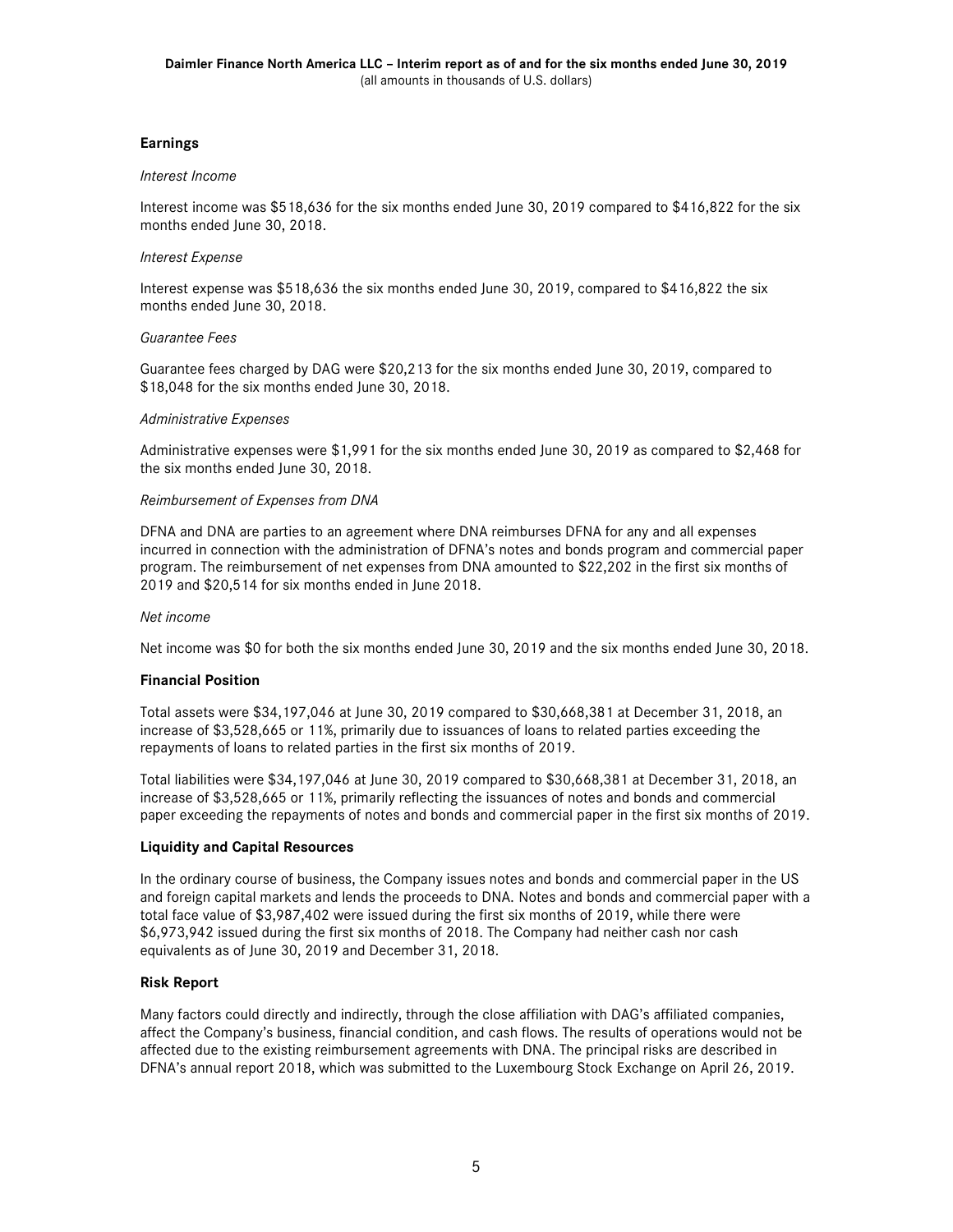#### **Outlook**

Management expects net income and equity to be zero in 2019. This expectation is based on the assumption of a stable economic development and continuation of the Company's business model.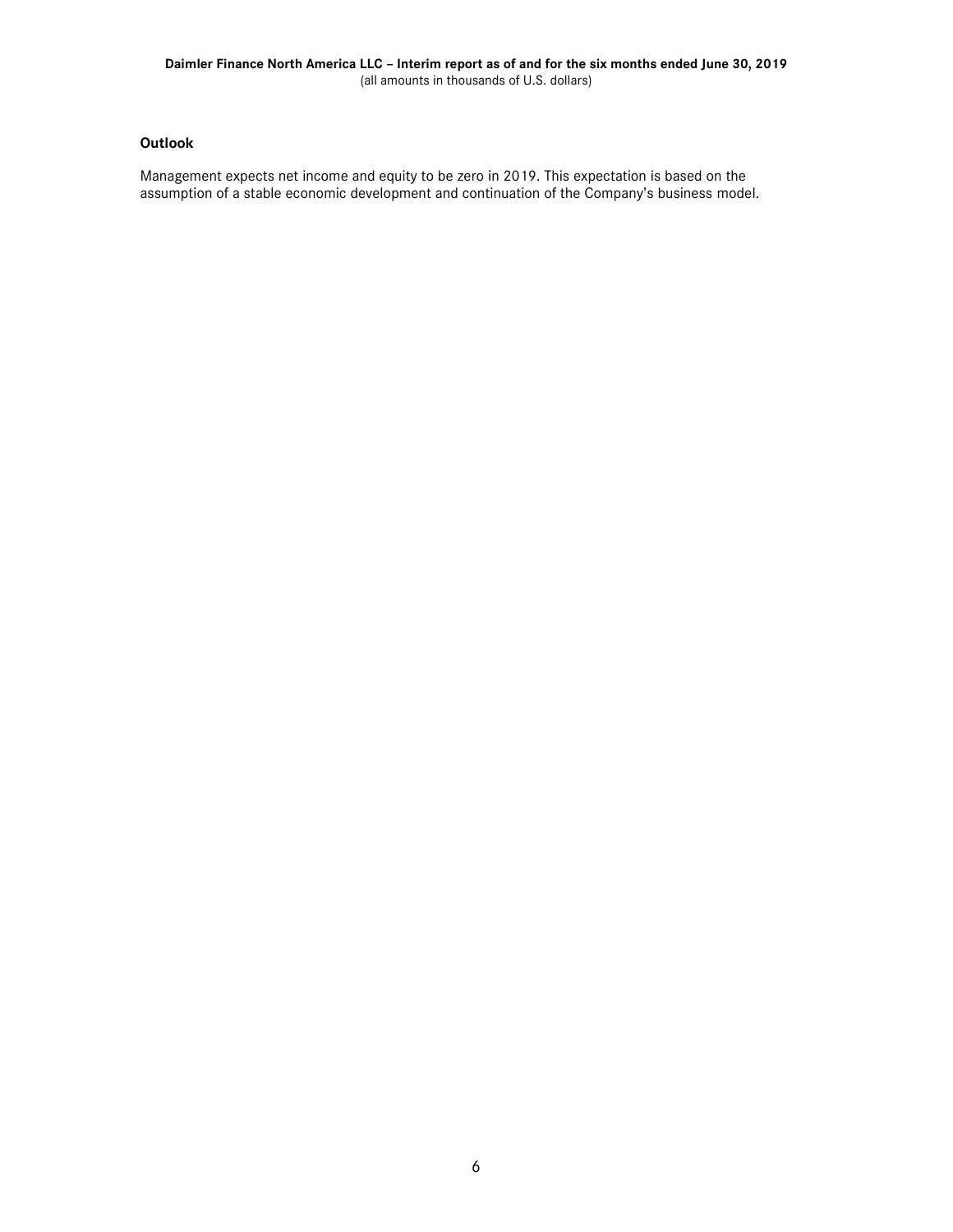|                                    |                | Six months ended<br><b>June 30,</b> |            |
|------------------------------------|----------------|-------------------------------------|------------|
|                                    | <b>Note</b>    | 2019                                | 2018       |
| Interest income - related parties  |                | 518,636                             | 416,822    |
| Interest expense – third parties   |                | (518, 636)                          | (416, 822) |
| Guarantee fees - DAG               | $\overline{2}$ | (20, 213)                           | (18,048)   |
| Net interest expense               |                | (18, 048)<br>(20, 213)              |            |
|                                    |                |                                     |            |
| Other financial income, net        | 3              | 2                                   | 2          |
| Administrative expenses            | $\mathcal{P}$  | (1,991)                             | (2, 468)   |
| Reimbursement of expenses from DNA | 2              | 22,202                              | 20,514     |
| Net income                         |                |                                     |            |
| Other comprehensive income         |                |                                     |            |
| Total comprehensive income         |                |                                     |            |

## <span id="page-6-0"></span>Statement of Comprehensive Income (Unaudited)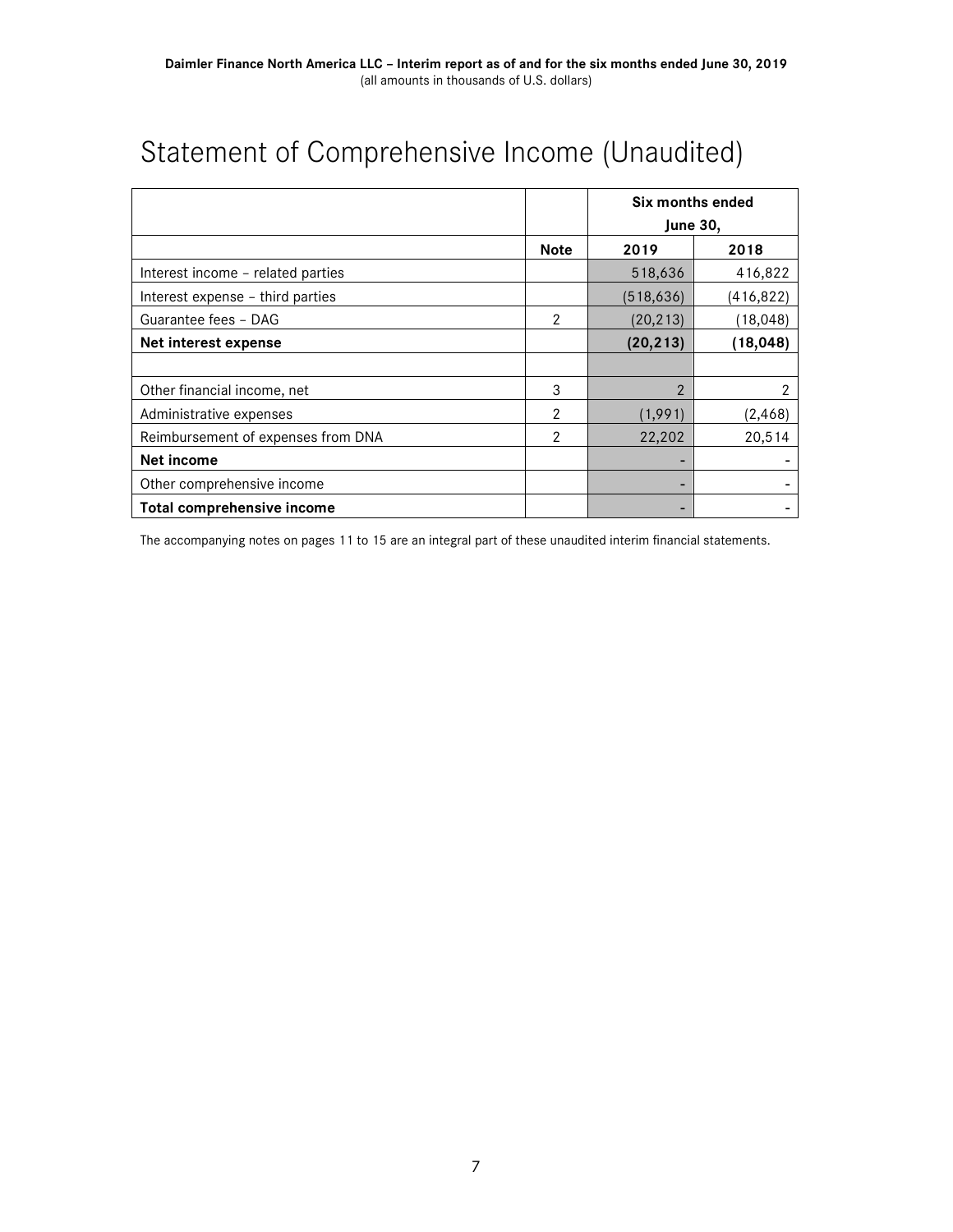|                                      |                | <b>June 30,</b> | December 31, |
|--------------------------------------|----------------|-----------------|--------------|
|                                      | <b>Note</b>    | 2019            | 2018         |
| <b>Assets</b>                        |                |                 |              |
| Receivables from related parties     | $\overline{2}$ | 21,680,712      | 25,374,064   |
| <b>Total non-current assets</b>      |                | 21,680,712      | 25,374,064   |
| Receivables from related parties     | $\overline{2}$ | 12,210,176      | 5,018,618    |
| Accrued interest income from DNA     |                | 306,158         | 275,699      |
| <b>Total current assets</b>          |                | 12,516,334      | 5,294,317    |
| <b>Total assets</b>                  |                | 34, 197, 046    | 30,668,381   |
|                                      |                |                 |              |
| <b>Equity and liabilities</b>        |                |                 |              |
| <b>Total equity</b>                  |                |                 |              |
| Notes and bonds payable              | 4              | 21,680,712      | 25,374,064   |
| <b>Total non-current liabilities</b> |                | 21,680,712      | 25,374,064   |
| Payables to related parties          | $\overline{2}$ | 20,821          | 23,498       |
| Other provisions                     |                |                 |              |
| Notes and bonds payable              | $\overline{4}$ | 11,194,373      | 4,496,601    |
| Commercial paper                     | 5              | 994,982         | 498,519      |
| Accrued interest expense             |                | 306,158         | 275,699      |
| <b>Total current liabilities</b>     |                | 12,516,334      | 5,294,317    |
| <b>Total liabilities</b>             |                | 34, 197, 046    | 30,668,381   |
| <b>Total equity and liabilities</b>  |                | 34, 197, 046    | 30,668,381   |

## <span id="page-7-0"></span>Statement of Financial Position (Unaudited)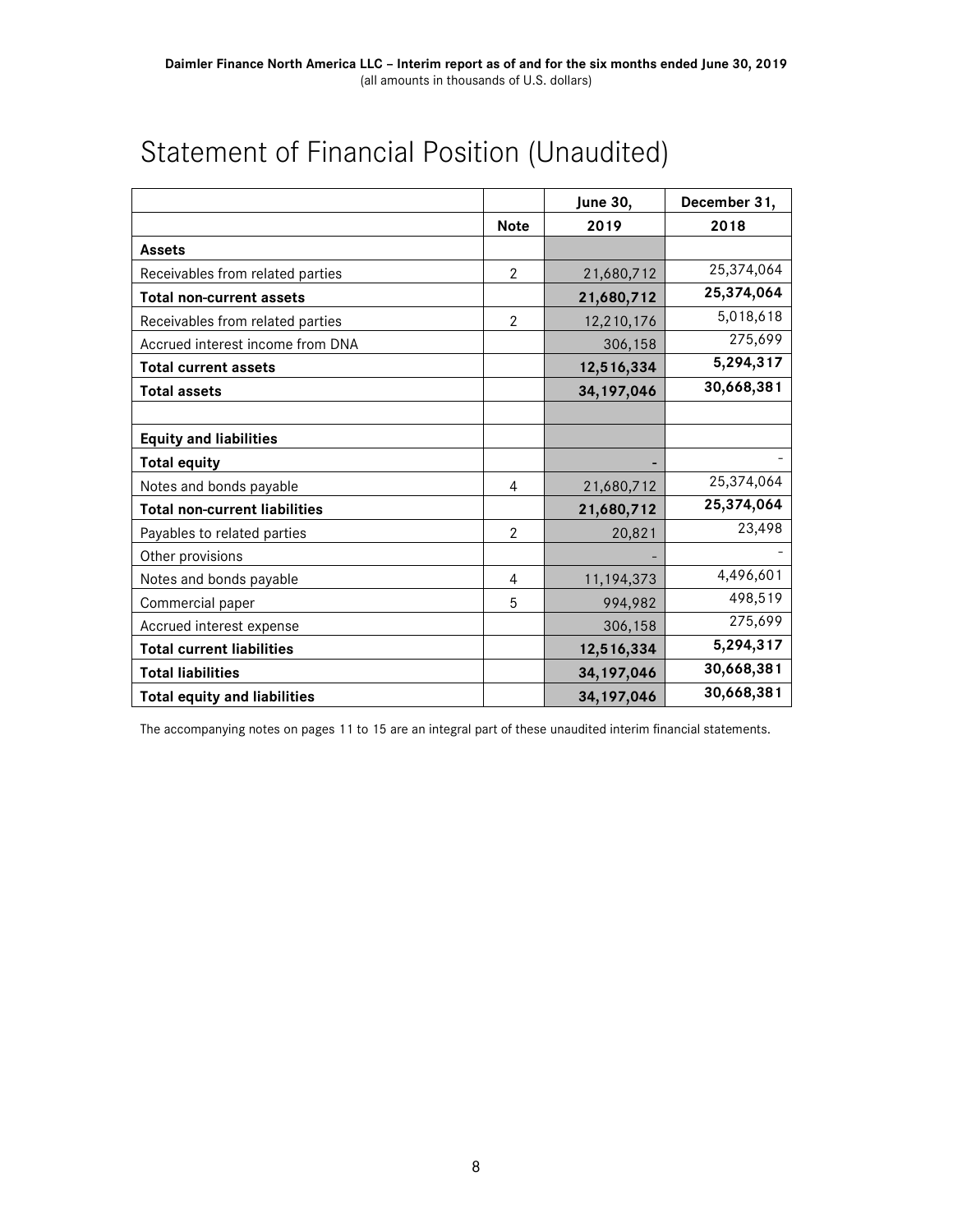<span id="page-8-0"></span>

| Statement of Changes in Equity (Unaudited) |  |  |  |
|--------------------------------------------|--|--|--|
|--------------------------------------------|--|--|--|

|                                                            | Member's<br>Investment | <b>Retained</b><br><b>Earnings</b> | <b>Other</b><br><b>Reserves</b> | Total<br><b>Equity</b> |
|------------------------------------------------------------|------------------------|------------------------------------|---------------------------------|------------------------|
| Balance at January 1, 2018                                 |                        |                                    |                                 |                        |
| Net income                                                 |                        |                                    |                                 |                        |
| <b>Total comprehensive income</b>                          |                        |                                    | ۰                               |                        |
| Transactions with members directly<br>recognized in equity |                        |                                    |                                 |                        |
| Balance at June 30, 2018                                   |                        |                                    |                                 |                        |
|                                                            |                        |                                    |                                 |                        |
| Balance at January 1, 2019                                 |                        |                                    |                                 |                        |
| Net income                                                 |                        |                                    |                                 |                        |
| Total comprehensive income                                 |                        |                                    |                                 |                        |
| Transactions with members directly<br>recognized in equity |                        |                                    |                                 |                        |
| Balance at June 30, 2019                                   |                        |                                    |                                 |                        |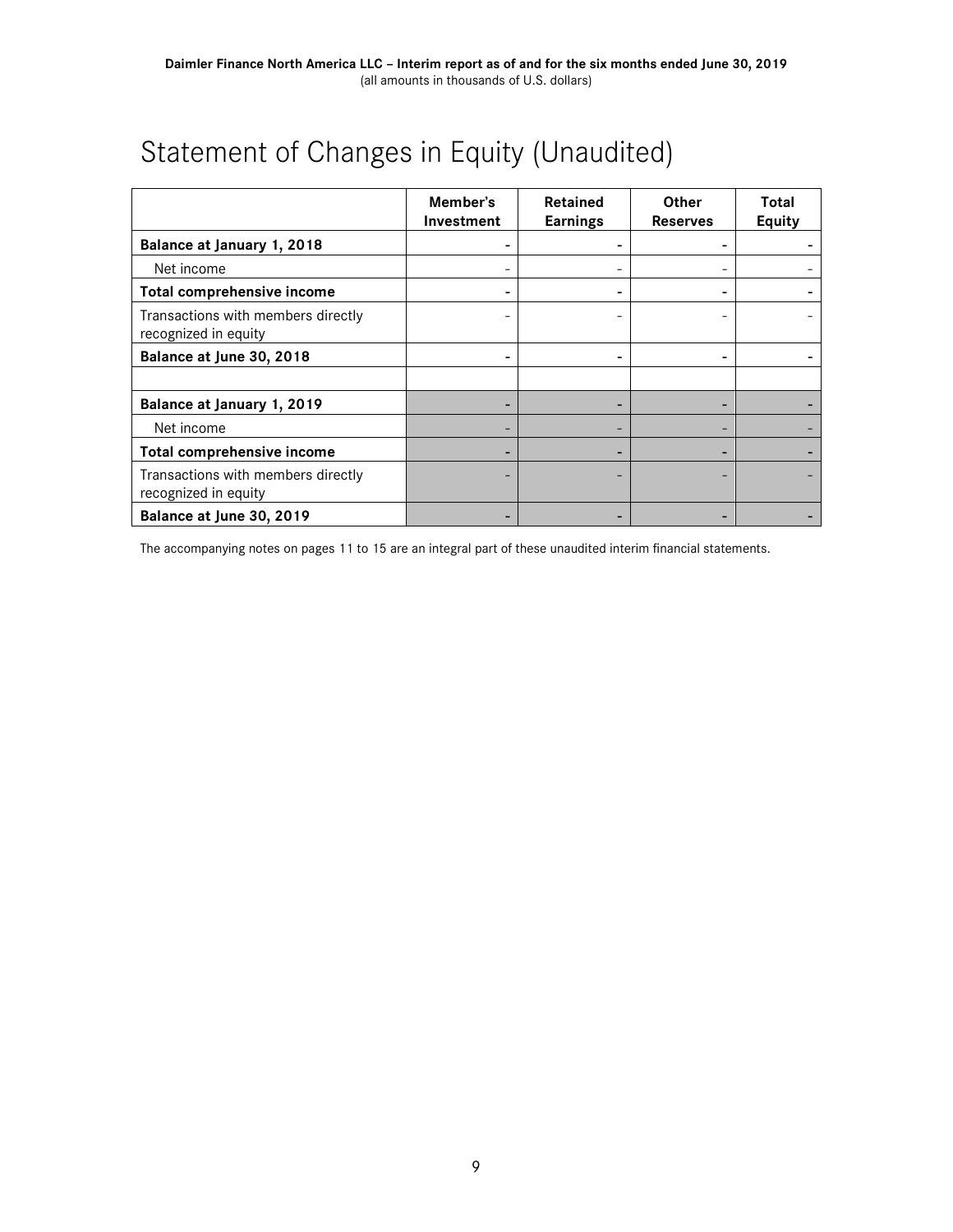|                                                          |                | Six months ended<br>June 30, |               |  |
|----------------------------------------------------------|----------------|------------------------------|---------------|--|
|                                                          | <b>Note</b>    | 2019                         | 2018          |  |
| Net income                                               |                |                              |               |  |
| Adjustments for                                          |                |                              |               |  |
| FX (gains)/losses                                        | 3              | (2)                          | (2)           |  |
| Non-cash interest expense                                |                | 11,437                       | 14,141        |  |
| Changes in                                               |                |                              |               |  |
| Receivables from related parties                         | $\mathbf{2}$   | (3, 495, 983)                | (3, 437, 963) |  |
| Payables to related parties                              | $\overline{2}$ | (4,898)                      | 134           |  |
| Other provisions                                         |                |                              | (252)         |  |
| Net cash provided by/(used for) operating activities     |                | (3,489,446)                  | (3, 423, 942) |  |
| Net cash provided by/(used for) by investing activities  |                |                              |               |  |
| Issuances of notes and bonds payable                     | 4              | 2,988,755                    | 6,973,942     |  |
| Issuances of commercial paper                            | 5              | 998,647                      |               |  |
| Repayments of notes and bonds payable                    | 4              | (3,550,000)                  |               |  |
| Repayments of commercial paper                           | 5              | (497, 956)                   |               |  |
| Net cash provided by/(used for) financing activities     |                | 3,489,446                    | 3,423,942     |  |
| Net increase/(decrease) in cash and cash equivalents     |                |                              |               |  |
| Cash and cash equivalents at the beginning of the period |                |                              |               |  |
| Cash and cash equivalents at the end of the period       |                |                              |               |  |

## <span id="page-9-0"></span>Statement of Cash Flows (Unaudited)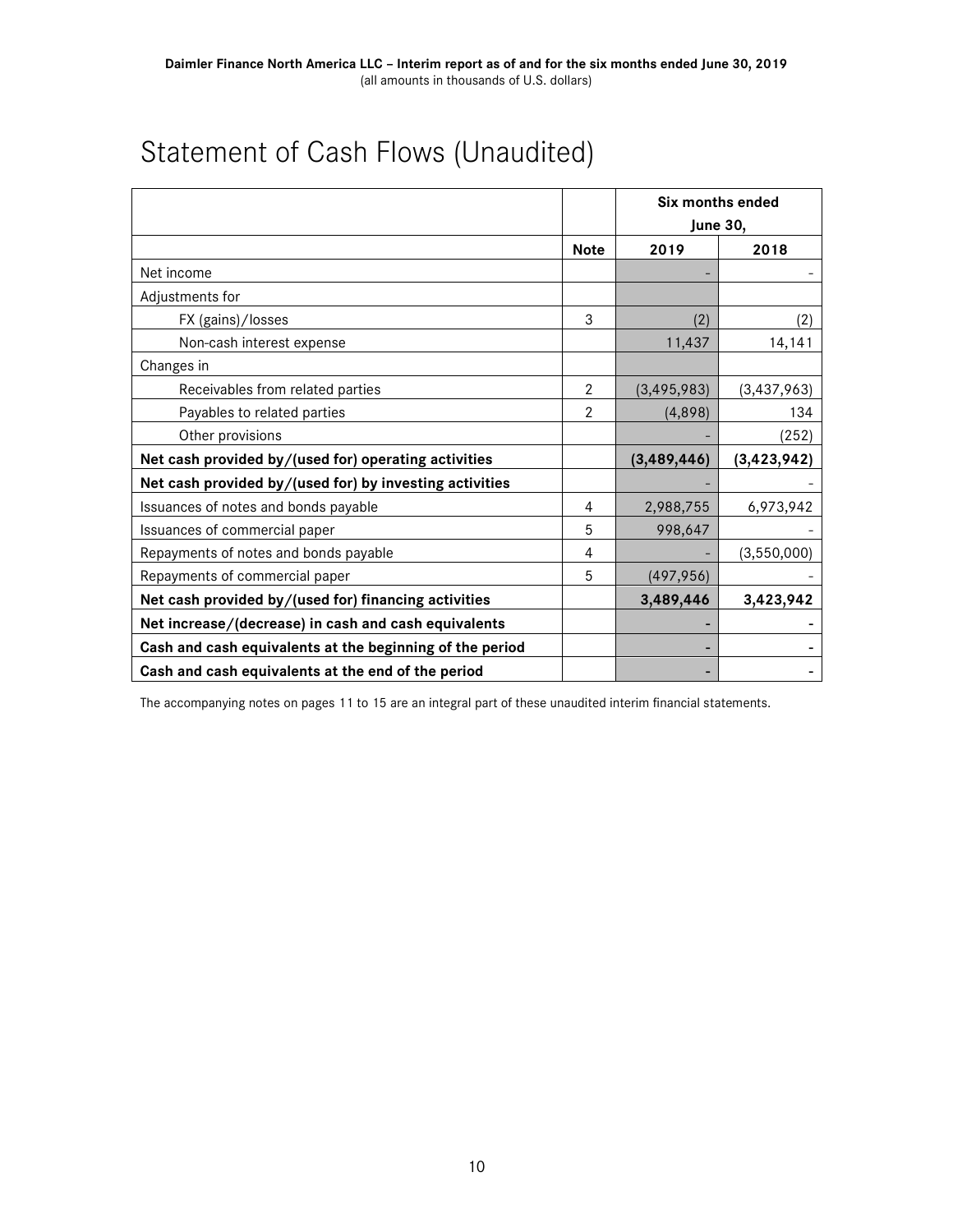## <span id="page-10-0"></span>Notes to the Unaudited Interim Financial Statements

### <span id="page-10-1"></span>**1. Presentation of the Interim Financial Statements**

These unaudited interim financial statements of Daimler Finance North America LLC ("DFNA" or the "Company") have been prepared in accordance with International Accounting Standard (IAS) 34, "Interim Financial Reporting".

Daimler Finance North America LLC ("DFNA" or the "Company") is a limited liability company organized under the laws of Delaware. The Company is a wholly-owned subsidiary of Daimler North America Corporation ("DNA"), which is a wholly-owned subsidiary of Daimler International Nederland B.V. ("DIN"), which is in turn a wholly-owned subsidiary of Daimler AG ("DAG"). Its registered office is located at 1209 Orange Street, Wilmington, Delaware 19801, USA.

These interim financial statements are presented in U.S. dollars ("\$"), which is the Company's functional currency. Unless otherwise stated all amounts are presented in thousands of U.S. dollars.

In the opinion of the management, the interim financial statements reflect all adjustments (i.e. normal recurring adjustments) necessary for a fair presentation of the results of operations and the financial position of DFNA. Operating results for the interim periods presented are not necessarily indicative of the results that may be expected for any future period or the full fiscal year. The interim financial statements should be read in conjunction with the December 31, 2018 audited IFRS financial statements and notes which were submitted to the Luxembourg Stock Exchange on April 26, 2019. The accounting policies applied by DFNA in these interim financial statements are the same as those applied in the audited IFRS financial statements as of and for the year ended December 31, 2018.

Preparation of interim financial statements in conformity with IFRS requires management to make estimates, assessments and assumptions which can affect the amounts and reporting of assets and liabilities, the reporting of contingent assets and liabilities on the balance sheet date and the amounts of income and expense reported for the period. Actual amounts can differ from those estimates. Changes in estimates, assessments and assumptions can have a material impact on the consolidated financial statements.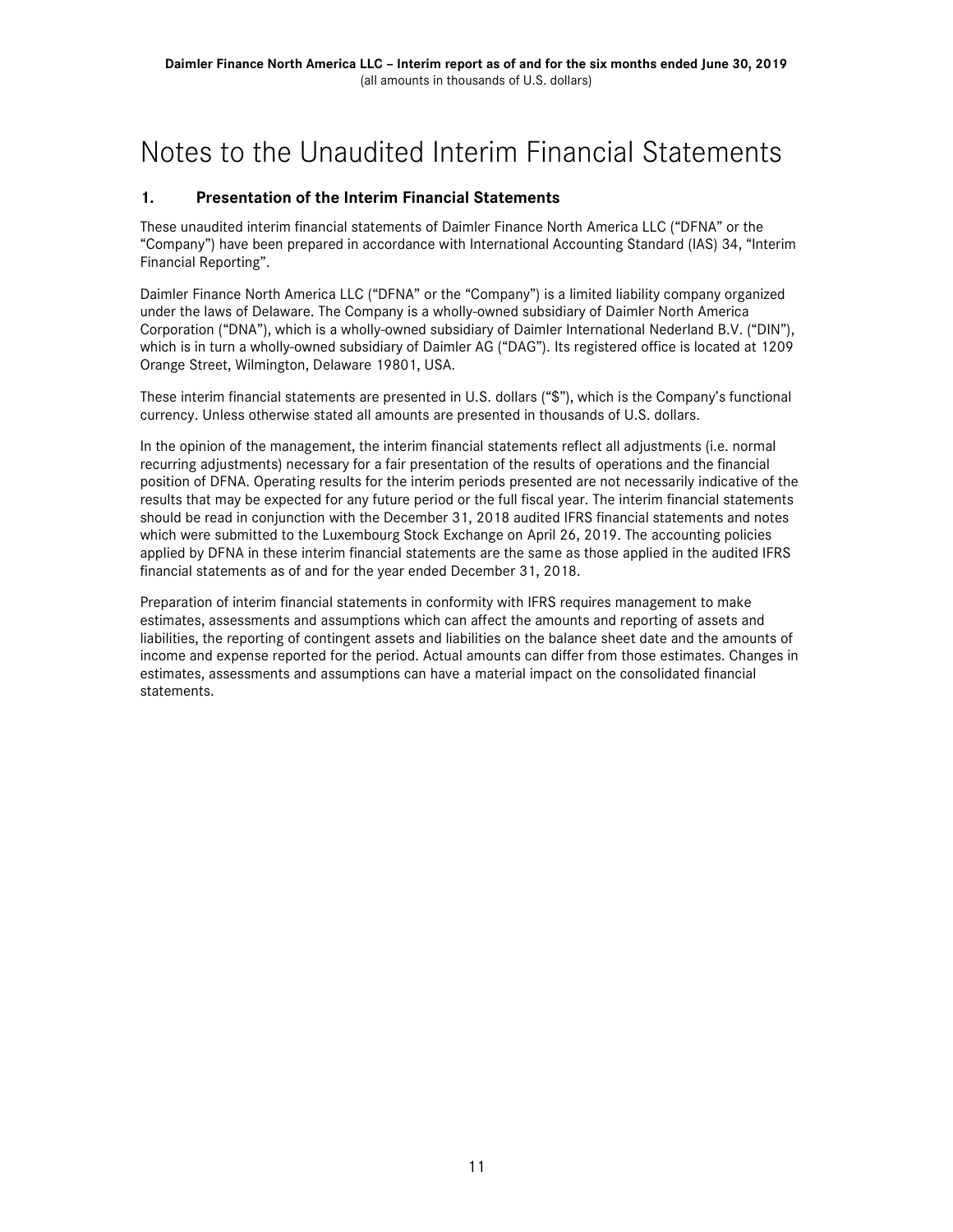### <span id="page-11-0"></span>**2. Transactions with related parties**

The following table sets forth amounts receivable from related parties:

|                                                      | <b>June 30,</b><br>2019 | December 31,<br>2018 |
|------------------------------------------------------|-------------------------|----------------------|
| Daimler North America Corporation                    | 33,890,888              | 30,388,468           |
| Daimler North America Corporation - accrued interest | 306,158                 | 275,699              |
| Daimler North America Finance Corporation (DNAF)     |                         | 4,214                |
| Total                                                | 34, 197, 046            | 30,668,381           |

The following table sets forth amounts payable to related parties:

|                                                  | <b>June 30,</b><br>2019 | December 31,<br>2018 |
|--------------------------------------------------|-------------------------|----------------------|
| Daimler AG                                       | 18,600                  | 23,498               |
| Daimler North America Finance Corporation (DNAF) | 2,221                   |                      |
| Total                                            | 20,821                  | 23,498               |

DFNA is charged fees for the full and unconditional guarantees on its outstanding notes and bonds and commercial paper programs by DAG. These fees are calculated as a set percentage of the outstanding notes and bonds and commercial paper at the end of each month for any given year. These guarantee fees were \$20,213 and \$18,048 for the six months ended June 30, 2019 and June 30, 2018, respectively.

DFNA is charged for administrative overhead expenses by DNA. These expenses were \$1,597 and \$1,860 for the six months ended June 30, 2019 and June 30, 2018, respectively, and are included in administrative expenses in the statement of comprehensive income.

DFNA and DNA are also parties to agreements pursuant to which DNA reimburses DFNA for any and all expenses incurred in connection with the administration of DFNA's notes and bonds and commercial paper programs. These reimbursements are recognized in income.

There are no related party transactions with key management personnel as defined in IAS 24.

### <span id="page-11-1"></span>**3. Other financial income (expense), net**

Other financial income (expense), net is comprised of the following:

|                                                          | Six months ended<br><b>June 30,</b> |  |
|----------------------------------------------------------|-------------------------------------|--|
|                                                          | 2018<br>2019                        |  |
| Result of foreign exchange transactions - gains (losses) |                                     |  |
| Гоtal                                                    |                                     |  |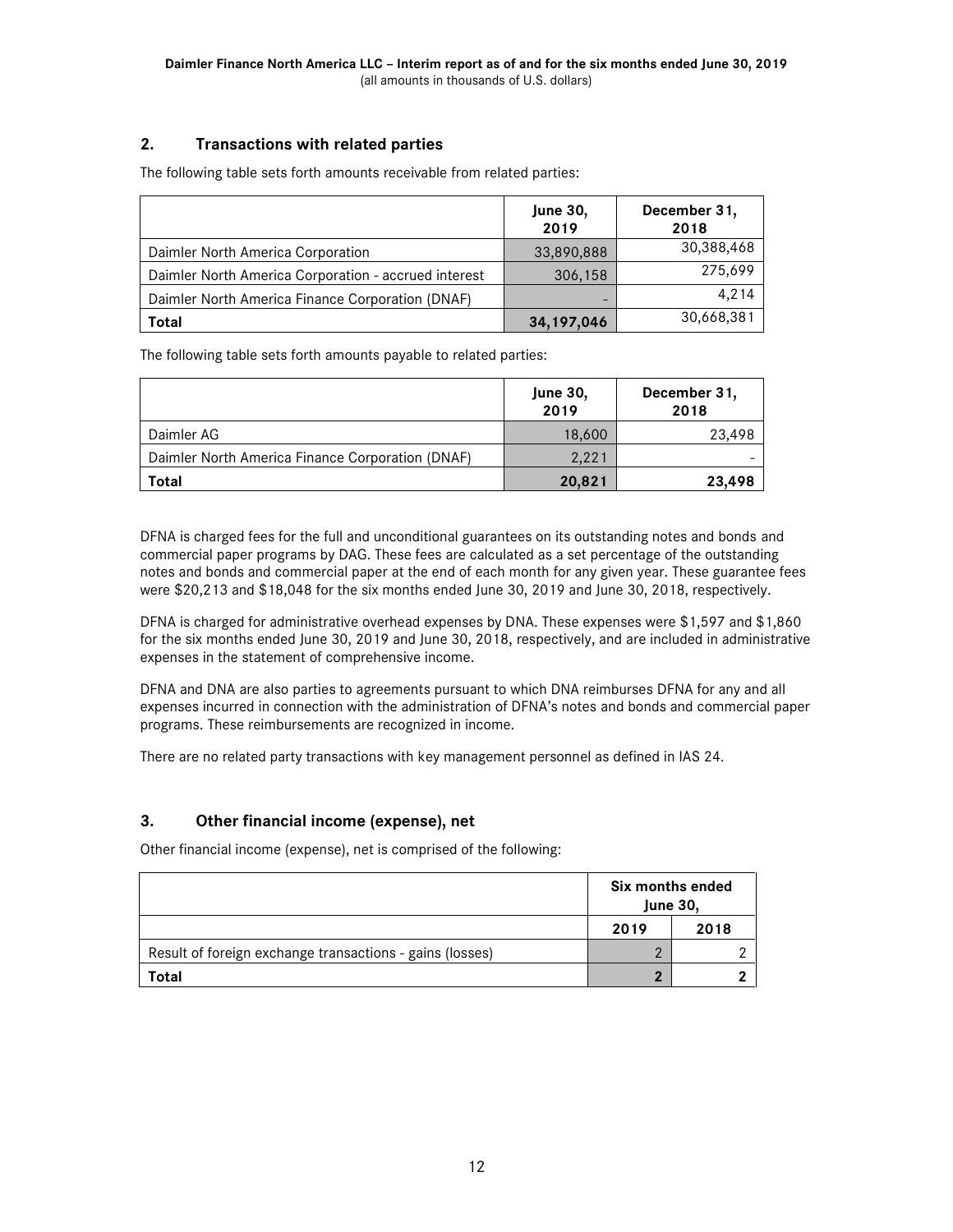### <span id="page-12-0"></span>**4. Notes and bonds payable**

DFNA's obligations under the notes and bonds program are fully and unconditionally guaranteed by its ultimate parent company, DAG. Contemporaneously, DFNA and DNA entered into an agreement according to which DNA reimburses DFNA for any and all fees incurred by DFNA in the course of the administration of the program.

During the first six months of 2019, \$0 of notes and bonds payable matured.

Terms and conditions of new notes and bonds payable issued during the first six months of 2019 are as follows:

| <b>US-Dollar Notes and</b><br><b>Bonds</b> | Currency | Nominal<br>interest rate | Year of<br>maturity | Face value | Carrying<br>amount |
|--------------------------------------------|----------|--------------------------|---------------------|------------|--------------------|
| Medium Term Note                           | USD      | 3.400%                   | 2022                | 1,200,000  | 1,196,238          |
| Medium Term Note                           | USD      | Libor+0.88%              | 2022                | 700,000    | 698,764            |
| Medium Term Note                           | USD      | 3.650%                   | 2024                | 600,000    | 597,231            |
| Medium Term Note                           | USD      | 4.300%                   | 2029                | 500,000    | 497,349            |
| Total                                      |          |                          |                     | 3,000,000  | 2,989,582          |

### <span id="page-12-1"></span>**5. Commercial paper**

In February 2011, DFNA entered into a \$3,000,000 private placement of commercial paper. The commercial paper balance was \$994,982 at June 30, 2019 compared to \$0 at June 30, 2018. Fixed interest rates ranged from 2.35% to 2.48% and maturity dates ranged from July 8, 2019 to March 9, 2020. DFNA's obligations under the commercial paper program are fully and unconditionally guaranteed by its ultimate parent company, DAG.

### <span id="page-12-2"></span>**6. Financial instruments**

### **Carrying amounts and fair values of financial instruments**

The following table shows the carrying amounts and fair values of the Company's financial instruments. The fair value of a financial instrument is the price that would be received to sell an asset or paid to transfer a liability in an orderly transaction between market participants at the measurement date. Given the varying influencing factors, the reported fair values can only be viewed as indicators of the prices that may actually be achieved on the market. The fair values of financial instruments were calculated on the basis of market information available on the balance sheet date.